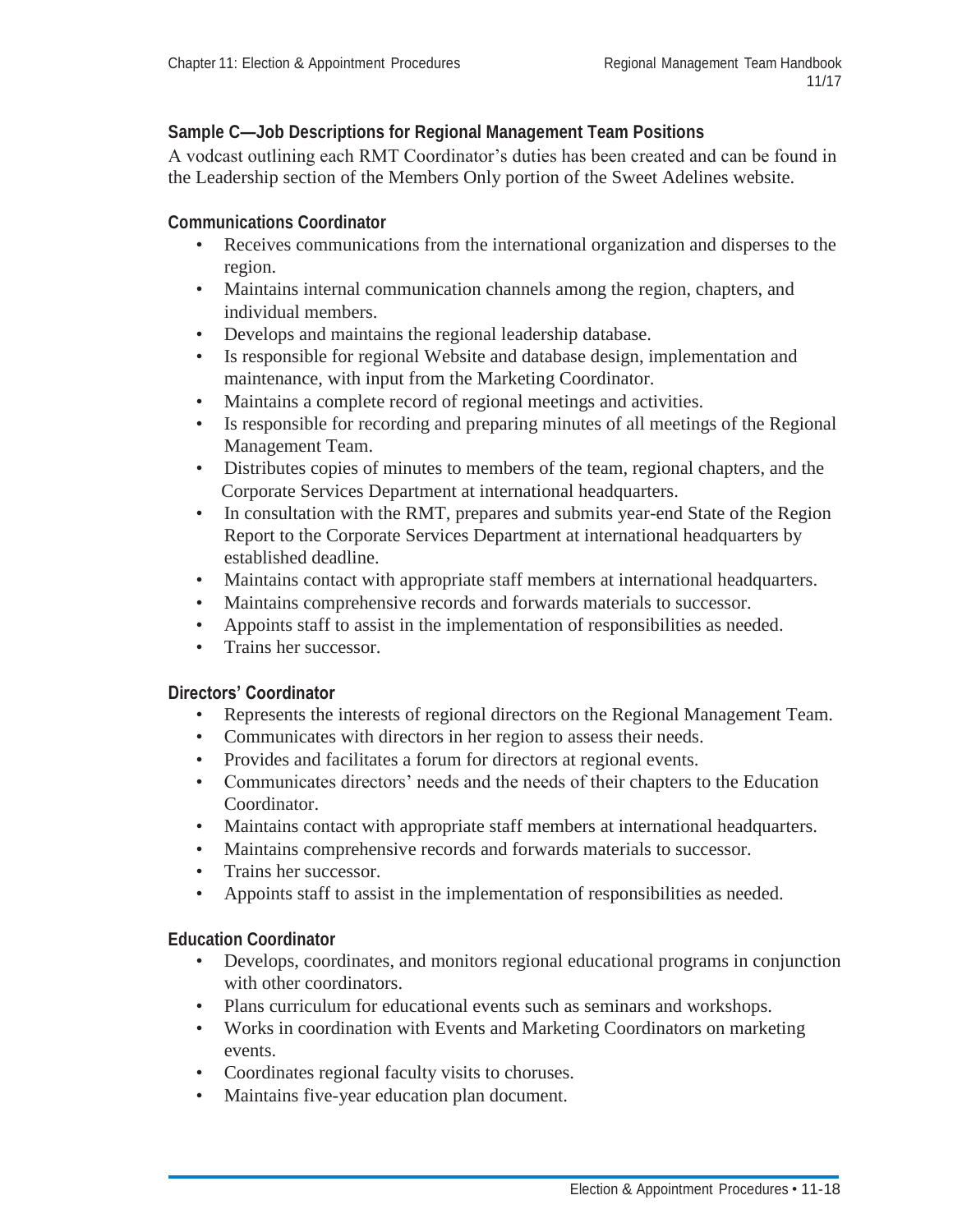- Implements the chapter revitalization plan for maintaining the integrity of the musical product and administrative process as outlined in the *RMT Handbook*.
- Approves chapters and prospective chapters for public performance.
- Auditions for approval Chapter-at-Large quartets for public performance.
- Develops faculty or staff to assist in implementing regional educational programs.
- Appoints an Arrangers Coordinator who administers the program that offers training for aspiring arrangers within the region.
- Appoints a YWIH Coordinator to educate and inform the musical leaders in each chorus about the YWIH program.
- Appoints a DCP Coordinator who administers the program within the region.
- Maintains contact with appropriate staff members at international headquarters.
- Maintains comprehensive records and forwards materials to her successor.
- Trains her successor.
- Appoints staff to assist with the implementation of responsibilities as needed.

### **Events Coordinator**

- Facilitates the securing of appropriate venues for regional programs and events, including site inspections and negotiation of contracts.
- Coordinates on-site arrangements for all regional meetings and events, including regional competitions.
- Oversees the work of the Chair of the Regional Convention (CRC) as defined in the Guidelines for Regional Convention.
- Works in coordination with the Marketing and Education Coordinators on marketing and educational events.
- Oversees registration for all regional events.
- Maintains contact with appropriate staff members at international headquarters.
- Maintains comprehensive records and forwards materials to successor.
- Trains her successor.
- Appoints staff to assist in the implementation of responsibilities as needed.

### **Finance Coordinator**

- Ensures that all financial resources of the region are accounted for in an effective and efficient manner.
- Coordinates the financial long-range plan in conjunction with other team coordinators.
- Prepares and submits the annual budget for the region.
- Manages bank accounts and investments.
- Keeps accurate and current records of all financial transactions.
- Receives all funds paid to the region and issues all payments.
- Negotiates contracts for services and equipment required by the region.
- Holds sole authority to sign contracts on behalf of the region.
- Coordinates projects to raise non-dues income (ways and means).
- Presents a report on the region's financial condition at meetings of the Regional Management Team.
- Prepares an annual financial statement for submission to international headquarters.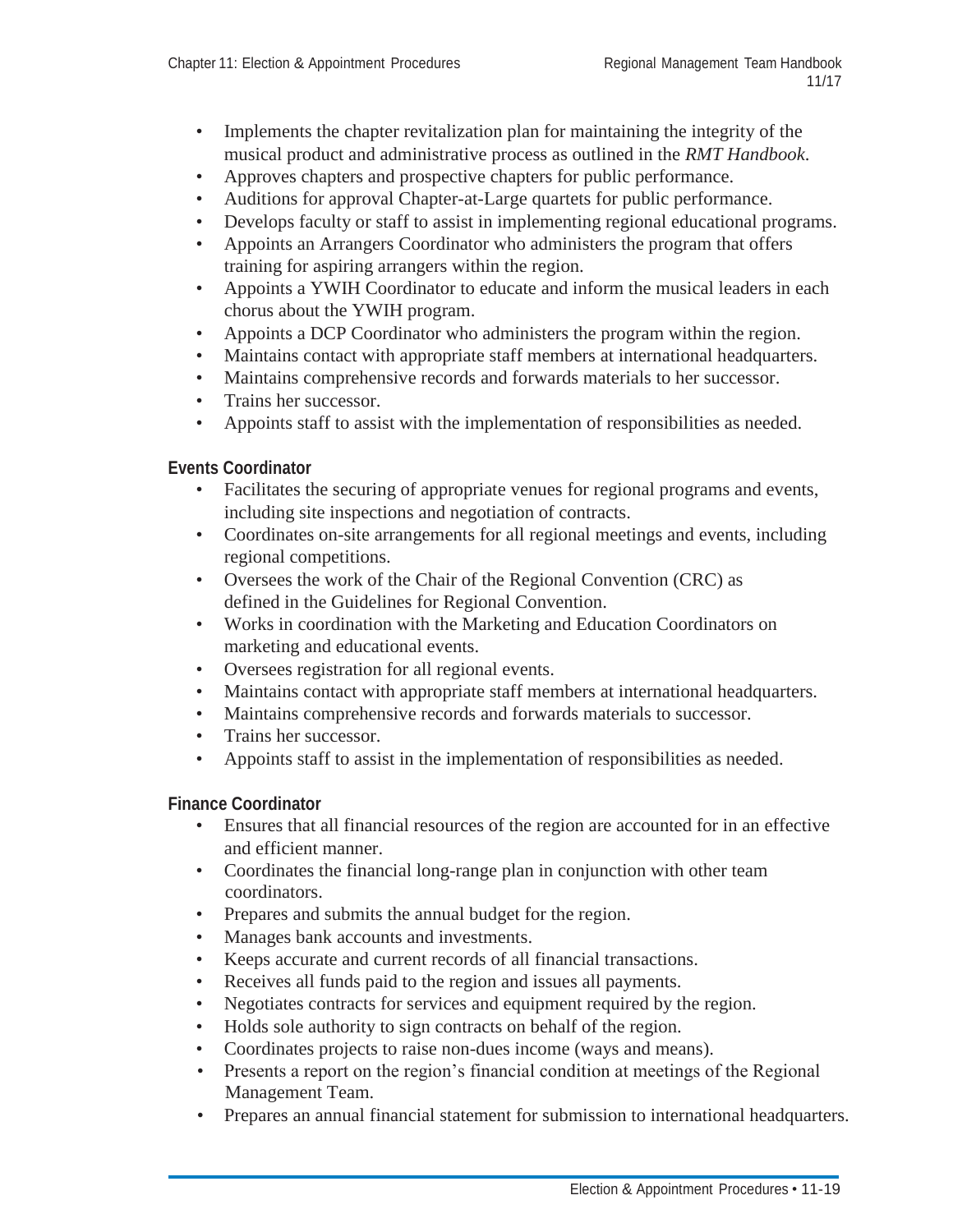- Submits accounting records for audit at the close of the fiscal year to a qualified person (or persons) selected by the Regional Management Team or for examination or audit at any time as directed by the team.
- Files annual 990 tax form (United States regions) with the Internal Revenue Service by September 15 for the preceding year ending April 30.
- Provides advice and training to chapter treasurers and serves as a resource to chapters with financial questions.
- Provides financial information necessary to complete applications for corporate gifts/grants.
- Maintains contact with appropriate staff members at international headquarters.
- Maintains comprehensive records and forwards materials to successor.
- Trains her successor.
- Appoints staff to assist in the implementation of responsibilities as needed.

## **Marketing Coordinator**

- Develops and provides marketing and public relations programs that promote chapter and regional events, and membership growth and retention.
- Plans and implements marketing and public relations programs to increase membership growth and retention.
- Designs and implements plans to market events and products.
- Works in coordination with the Membership Coordinator on membership growth and retention plans.
- Works in coordination with the Events and Education Coordinators on marketing events.
- Works in coordination with the Communications Coordinator on Website and database design, implementation, and maintenance.
- Maintains database of media contacts.
- Writes and distributes press releases and produces media kits.
- Invites media to regional events and serves as onsite media contact.
- Initiates media opportunities including on-air interviews and feature stories.
- Maintains database of advertising contacts.
- Designs, negotiates, and buys advertising in local media.
- Sell advertisements in regional publications.
- Maintains contact with appropriate staff members at international headquarters.
- Maintains comprehensive records and forwards materials to successor.
- Trains her successor.
- Appoints staff to assist in the implementation of responsibilities as needed.

# **Membership Coordinator**

- Represents the interests of chapter management and membership on the Regional Management Team.
- Communicates president/team leader and chapter needs and issues to the Regional Management Team.
- Provides and facilitates a forum for presidents/ team coordinators at regional events.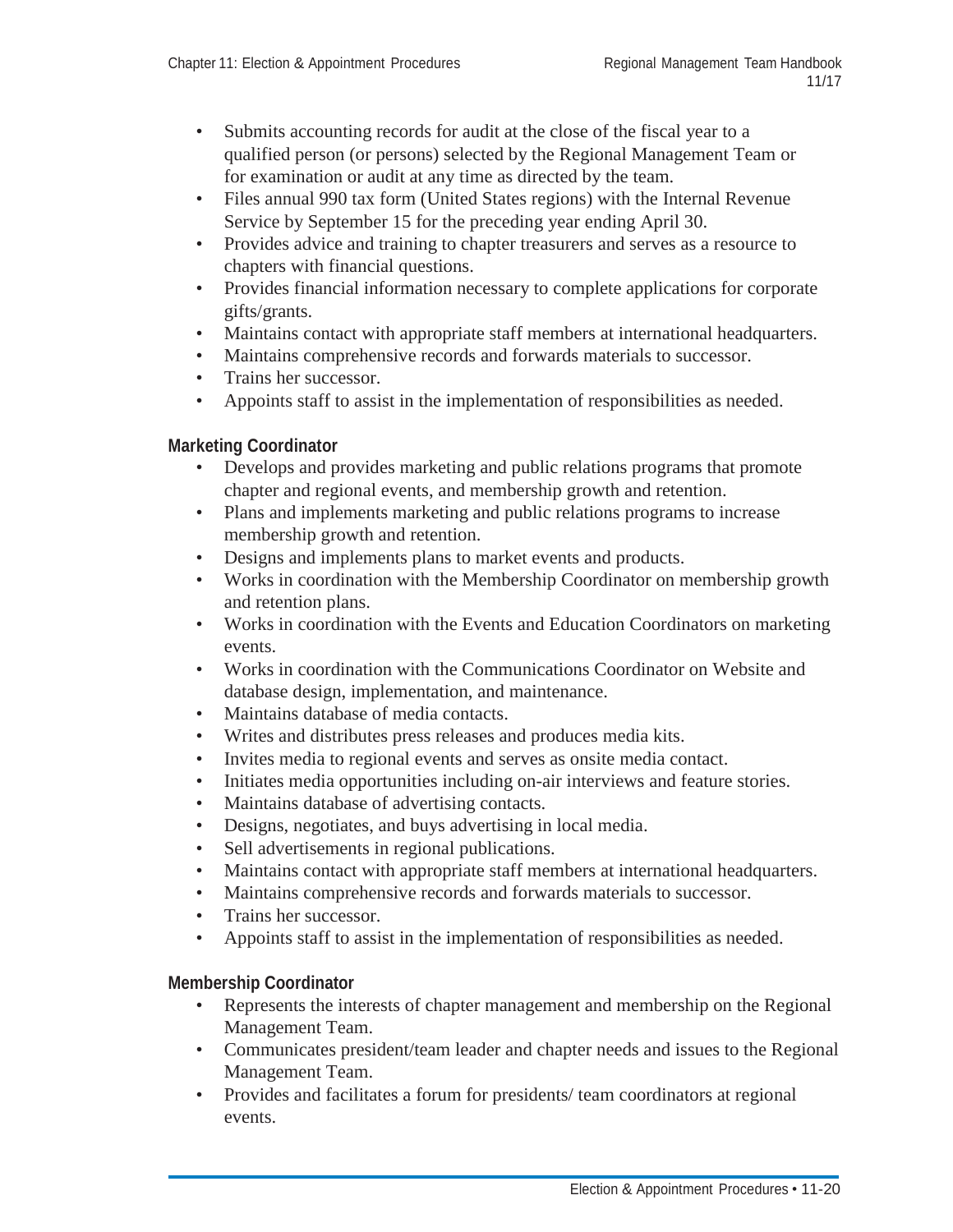- Instills in the members of her region an awareness of their relationship to the organization, to the region, and to other choruses.
- Develops a plan, in conjunction with the Education Coordinator, to teach chapters in revitalization ways to attract new members and retain existing ones.
- Plans and implements programs in the areas of membership growth and retention.
- Works in coordination with Marketing Coordinator on membership growth and retention plans.
- Visits and maintains regular contact with chartered and prospective chapters to promote membership growth and retention programs.
- Guides prospective chapters through the *Steps Toward Chartering* program.
- Assists chapters in revitalization with growth and retention programs.
- Develops support staff to assist in planning and implementing programs such as:
	- Steps Toward Chartering
	- Membership recruitment
	- Member retention
	- Chapters in revitalization
- Appoints a Chapter-at-Large Coordinator to ensure CAL members' awareness of and inclusion in regional events, programs, and publications.
- Appoints a Chapter Coordinator to maintain regular contact with chapter presidents/team leaders to assess and communicate chapter needs to the Membership Coordinator.
- Maintains contact with appropriate staff at international headquarters.
- Maintains comprehensive records and forwards materials to successor.
- Trains her successor.
- Appoints staff to assist with the implementation of responsibilities as needed.

### **Team Coordinator**

- Facilitates the meetings of the Regional Management Team.
- Coordinates the agenda for Regional Management Team meetings with input from other team members.
- Reviews and approves all chapter standing rules.
- Reviews regional standing rules and job descriptions, and makes recommendations for necessary revisions.
- Maintains the region's long-range plan document.
- Maintains the regional calendar.
- Develops a support staff to assist in the implementation of her responsibilities such as chapter standing rules review and regional calendar.
- Maintains contact with appropriate staff at international headquarters.
- Maintains comprehensive records and forwards materials to successor.
- Trains her successor.
- Appoints staff to assist with the implementation of responsibilities as needed.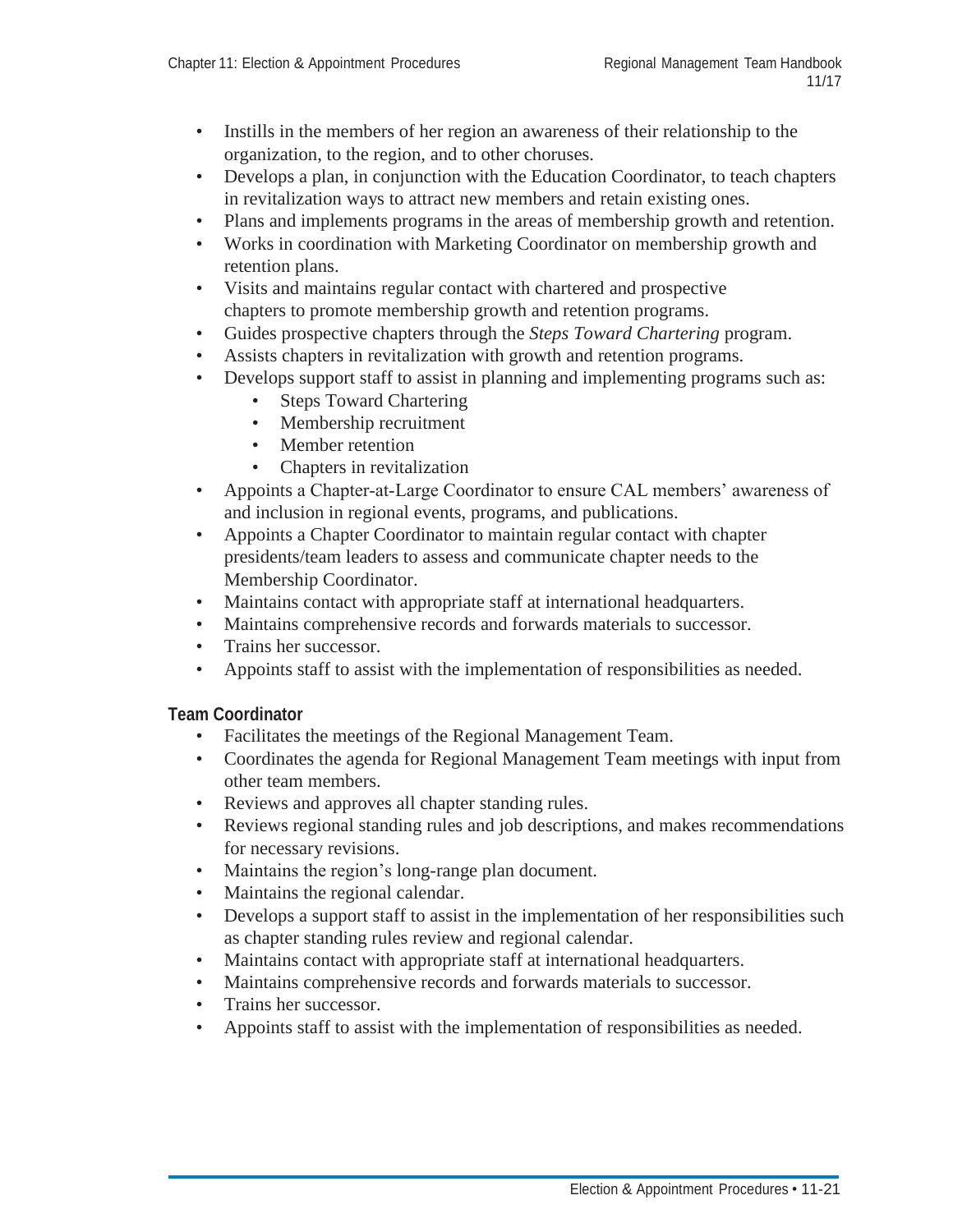# **Sample D—Suggested Qualifications/Skills for Regional Management Team Members**

# **Qualifications/Skills for all Team Members**

- Planning/organization skills
- Communication skills
- Delegation skills
- Motivational skills
- Time availability appropriate to each position
- Flexibility and open-mindedness
- Good listening skills
- Positive approach to problem-solving

## **Communications Coordinator**

- Relevant regional service or equivalent related experience
- Computer experience (word processing, database management)
- Journalism or publications experience
- Written communication skills
- Demonstrated ability to coordinate various activities simultaneously
- Ability to record meeting minutes accurately

## **Directors' Coordinator**

- Experience as associate, assistant, or front-line director
- Demonstrated knowledge of the barbershop style
- Demonstrated ability to communicate effectively
- Demonstrated ability to facilitate discussions/meetings
- Demonstrated ability to synthesize information and present it accurately and effectively
- Knowledge of directors' needs (information gathering)
- Knowledge of Director Certification Program (DCP)
- Negotiation skills
- Accessible and approachable

## **Education Coordinator**

- Relevant regional service or equivalent related experience
- Supervisory/management experience
- Demonstrated knowledge of barbershop style
- Demonstrated ability to assess educational needs of targeted learners
- Experience in planning curricula for educational events
- Experience in event planning

## **Events Coordinator**

- Demonstrated event planning and site selection experience
- Demonstrated understanding of contract negotiations
- Demonstrated understanding of audio/visual equipment